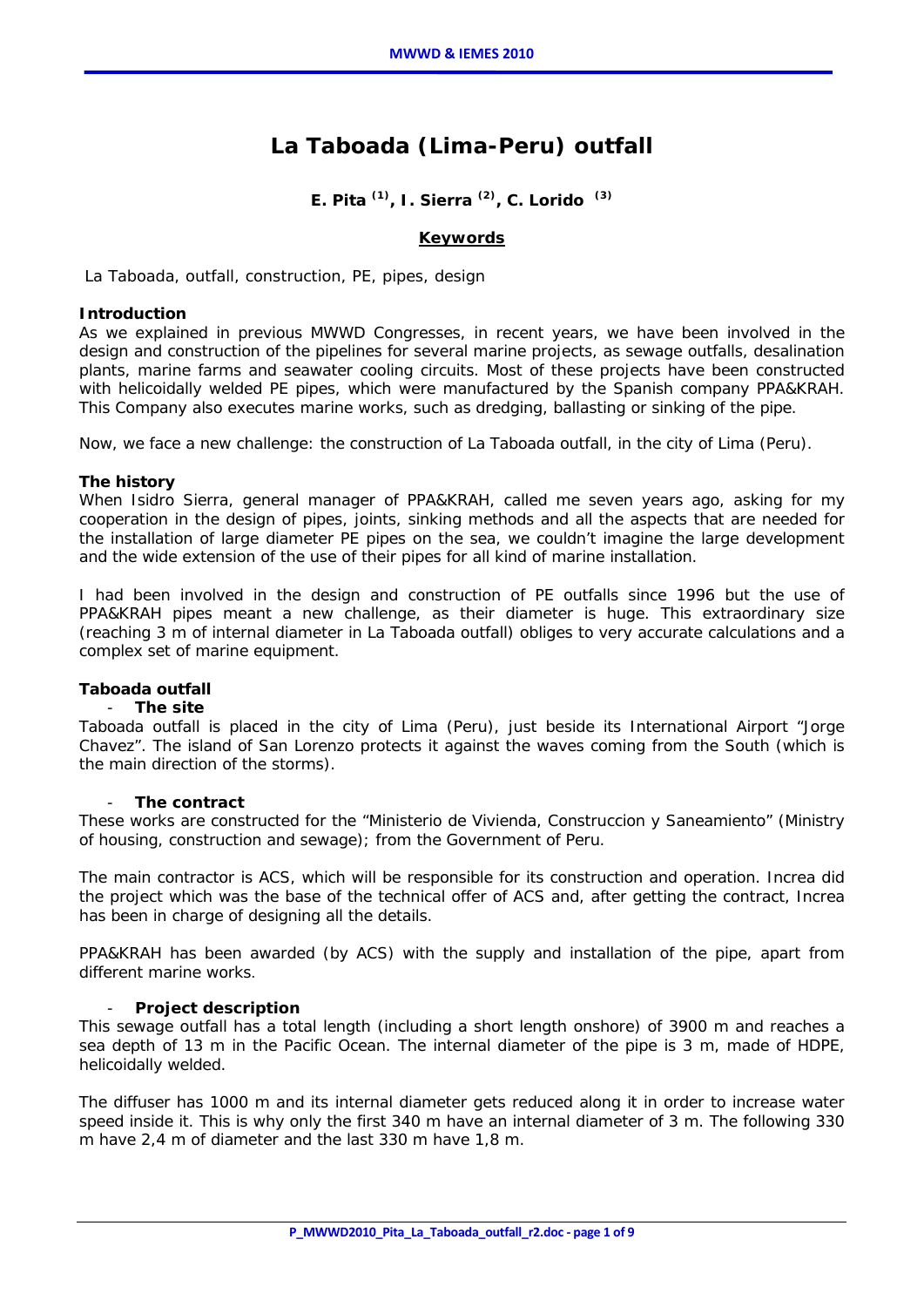Concrete blocks are placed around the pipe, with the following distribution:

- Onshore string: one block of 13,5 t every 11,6 m.
- Offshore string, before the diffuser: one block of 13,5 t every 5,8 m.
- First 340 m of diffuser (3 m of internal diameter): one block of 9,7 t every 4 m.
- Next 330 m of diffuser (2,4 m of internal diameter): one block of 6,5 t every 4 m.
- Last 340 m of diffuser (1,8 m of internal diameter): one block of 4,2 t every 4 m.

The pipe will be placed in a trench that should be dredged at the seabed. The material to be dredged is mud and this fact has affected the design. The depth of the trench will allow the pipe to have enough cover over the pipe, so that changes in seabed profile due to storm never uncover the pipe.

The pipes are equipped with manholes and air-valves.

The diffuser string is protected against fishing nets and crawlers by placing concrete blocks with metallic profiles on the seabed.

A buoy will mark the end of the outfall, in order to prevent accidents caused by ships.

Seismic hazard has been taken into account: PE is the most appropriate material, as it is very flexible and joint withstand longitudinal forces.

#### - **Environmental Outfall Design**

An environmental optimization has been carried out. In this sense, an optimization of the length of the outfall and the diffusers design has been defined after a numerical modelling analysis. A set of numerical experiments were designed based on a deep analysis of the environmental conditions of the region. Meteo-oceanographic conditions were evaluated as far as possible with the available data. This analysis revealed the main hydrodynamic conditions, influenced basically by the Humboldt Current in the sea-boundary of the Callao bay, and a persistent south wind component.



*Figure 1 Temporal evolution of a conservative tracer in La Taboada outfall.*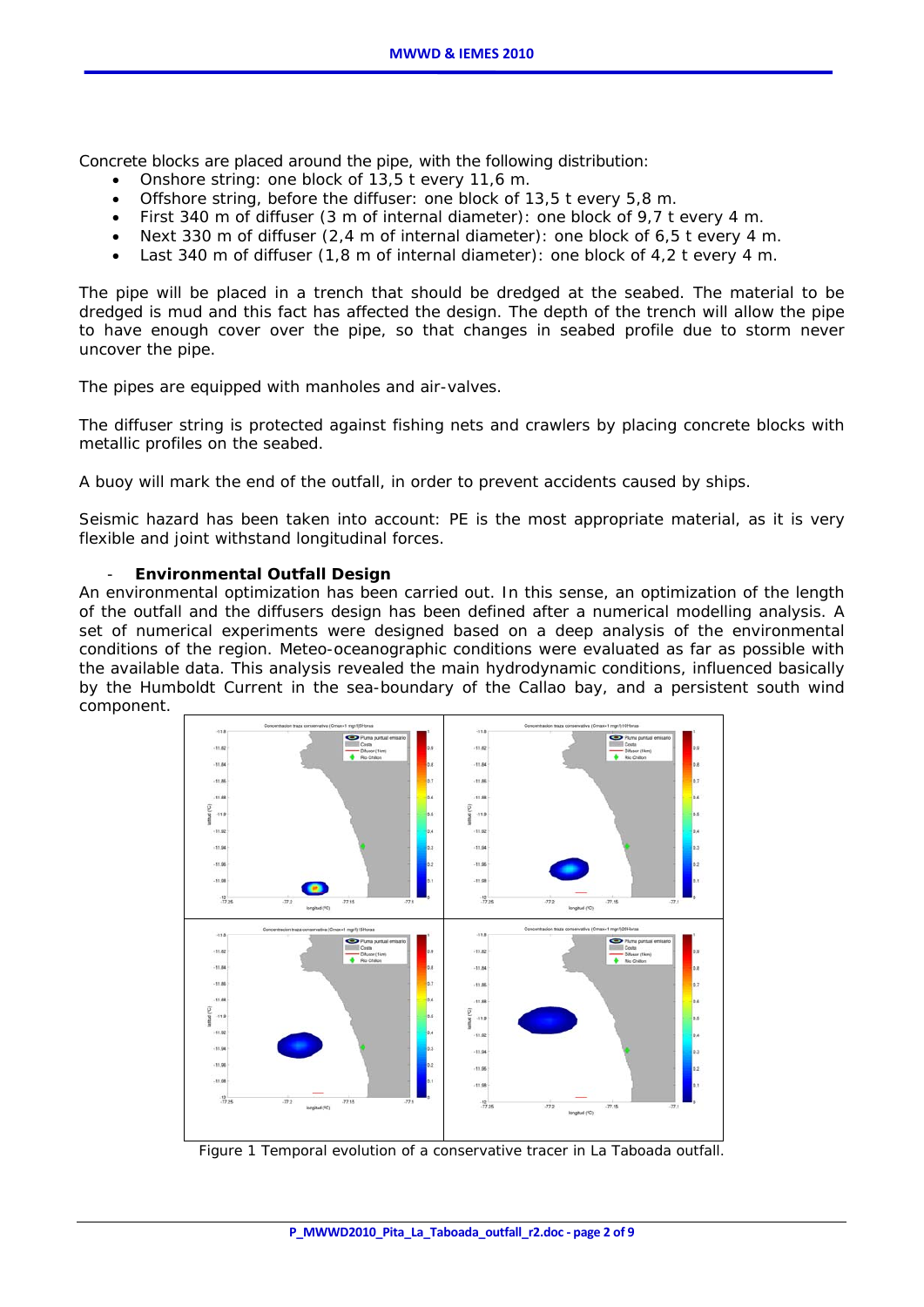The mixing zone model CORMIX (Cornell Mixing) has been coupled with a far-field implementation of conservative/non-conservative tracer given by ROMS (Regional Ocean Modelling System). As a first step, the coupling system has allowed to determine the minimum distance of the outfall in order to accomplish the regional water quality standards (total offshore length of 3.5 km). Complementary, the initial dilution has been maximized according the diffusers distribution (250 risers, placed every 4 m, with two ports on each one). Several substances have been simulated according the current peruvian legislation, which limits the concentration of pollutants at the coast. The figure 1 shows the temporal evolution of a conservative tracer used to design La Taboada outfall from an environmental point of view.

#### **Other previous projects**

La Taboada project is becoming a reality thanks to the large experience we gained in previous projects. The success of these projects (developed with large diameter pipes, reaching 2400 mm of internal diameter) and the experience we got, enable us to face Taboada Outfall with confidence and enthusiasm.

During these projects we have been solving different issues and we have much learnt about the behavior of PE, mainly during its construction, transport and installation.

This is why we want to explain, briefly, these projects, which are (most of them) completely finished, laying under the sea. During the oral presentation, many pictures will help to understand them.

### Rain water outfalls for the city of Cadiz (Spain).

This Project has 3 pipes with 3 different diameters. Each pipe is placed in a different zone of the city, draining rain water, from the streets to the sea. The first one, called "Paz Puntales", has an inner diameter of 1800 mm and 739 m in length.

The second one, "Cortadura" has an inner diameter of 800 mm with a length of 301 m. The third, "Santa María del Mar", has an inner diameter of 1400 mm with a length of 220 m.



*Figure 2. Cadiz outfall of 1800 mm, during sinking*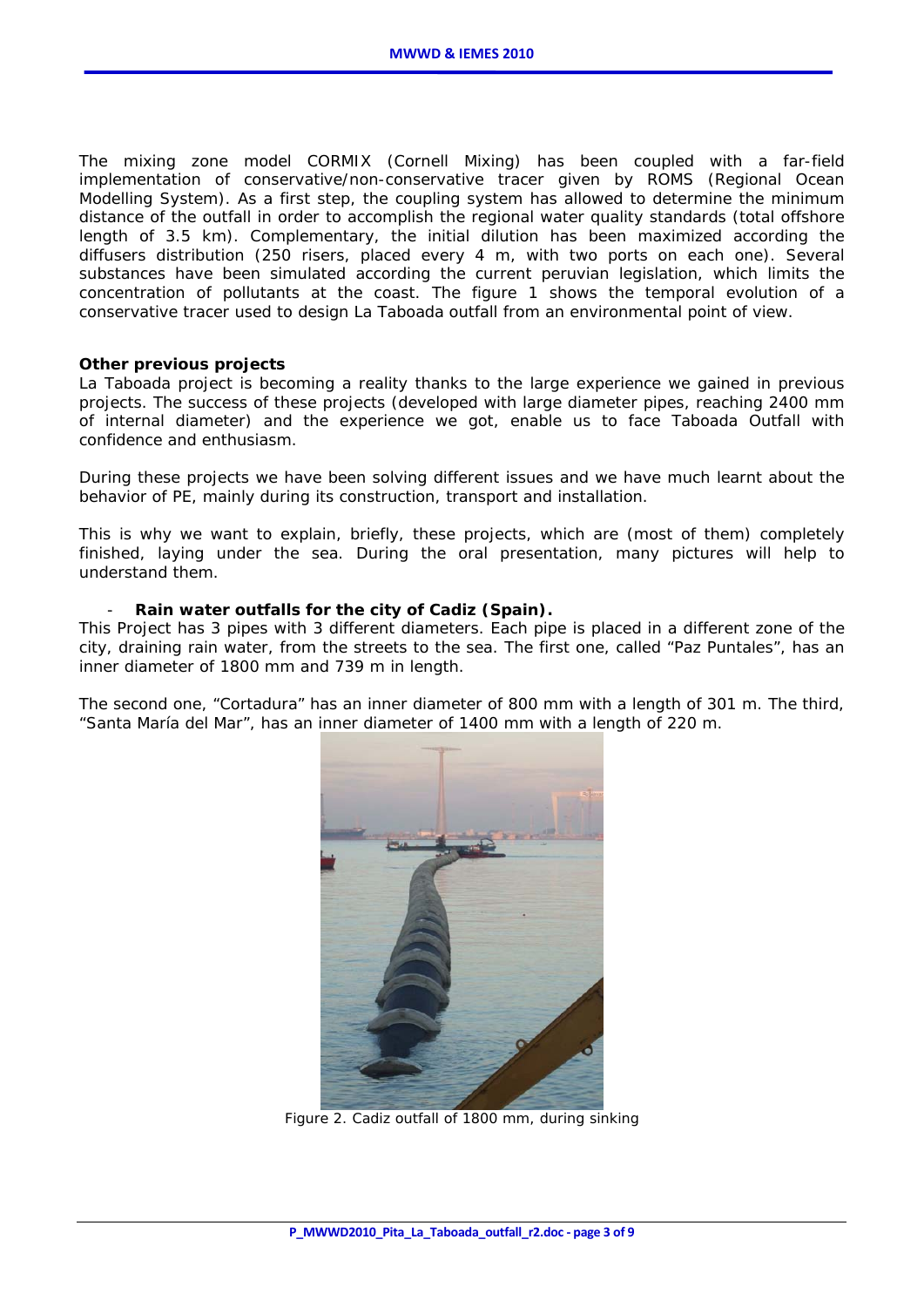- **Water Cooling System (outfall) for Power Station in Sagunto (Spain).** (see previous Congresses)

The outfall has a diameter of 1.800 mm and 405,2 m in length.

Water Cooling System (intake and outfall) for Power Station in Algeciras Bay **(Spain)**.

There are two intake pipelines of 2.400 mm and 350 m in length each. The intake towers are located at -15 m

There is an outfall pipeline with an inner diameter of 2.400 mm and 800 m in length. The outfall has a diffuser system at the depth of 36 m



*Figure 3 Algeciras outfall (diffuser zone), during ballasting* 

Water Cooling System (intake) for Chemical Plant of Fertial in Arzew (Algeria). The intake pipeline has an inner diameter of 2.400 mm and is 466 m long.



*Figure 4 Arzew plan view*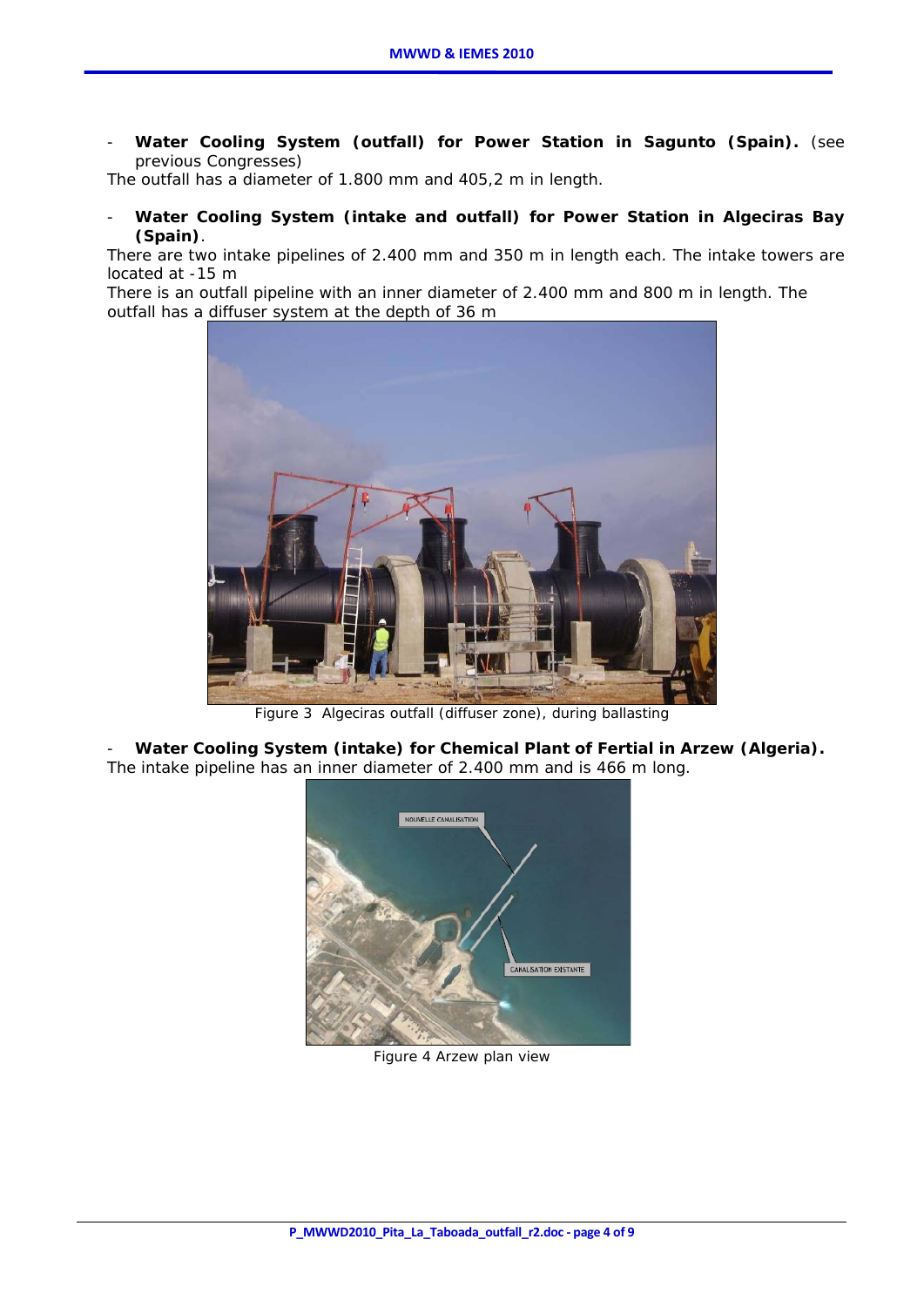

*Figure 5: Detail of the connection between the pipe and the onshore channel*

#### - **Water Cooling System (intake) for Power Station in Koudiet (Algeria)**.

The seawater intake is designed with 4 pipelines in parallel. The inner diameter was 2.400 mm and they were 487 m long.



*Figure 6 Works on land at Koudiet.* 

Water intake and outfall for the following desalination plants:

- o **Valdelentisco- Murcia (Spain).** (see previous conference)
- o Intake pipeline: DN 1.800, length 1.105 m. Maximum depth of 26 m.
- o Outfall: DN 1.500 mm, length 1.260 m, depth 22,5 m.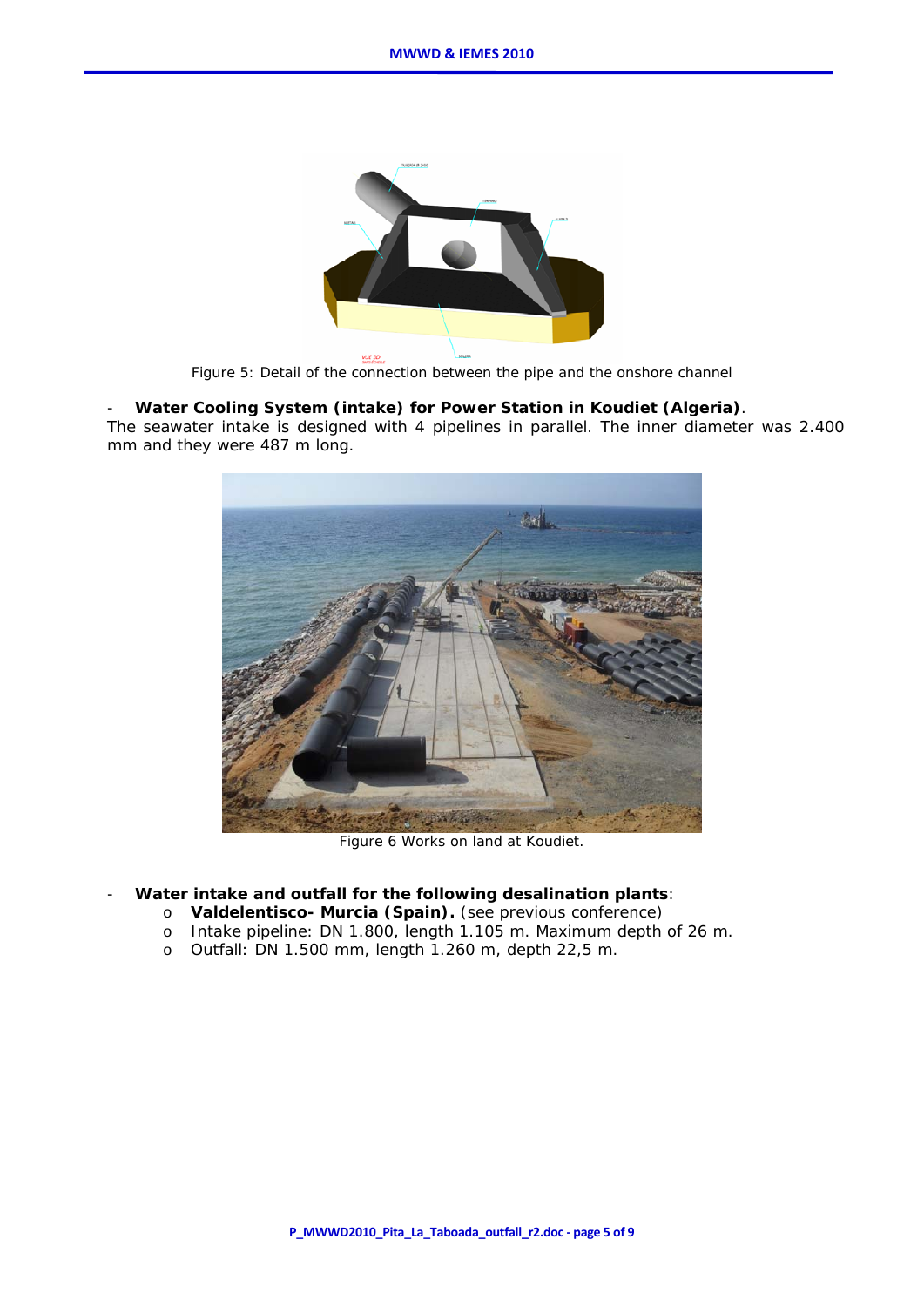

*Figure 7 : Valdelentisco intake pipe, floating before submersion* 

- o **Skikda (Algeria).** (see previous conference)
- o Intake pipeline: Inner diameter 1.800 mm, length: 1.171 m, maximum depth 18 m
- o Outfall pipeline: Inner diameter 1.500 mm, length: 676 m, depthd maximum 9 m



*Figure 8 Skikda: pipes during launching at the port* 

- o **Beni-Saf (Algeria):** (see previous conference)
- o Intake pipeline: Inner diameter 2.400 mm, length 1.200 m
- o Outfall pipeline: Inner diameter 1.800 mm, length 1.574 m (long part of them, onshore)
- o **Honaine (Algeria):**
- o Intake pipeline: Inner diameter 2.400 mm, length 900 m.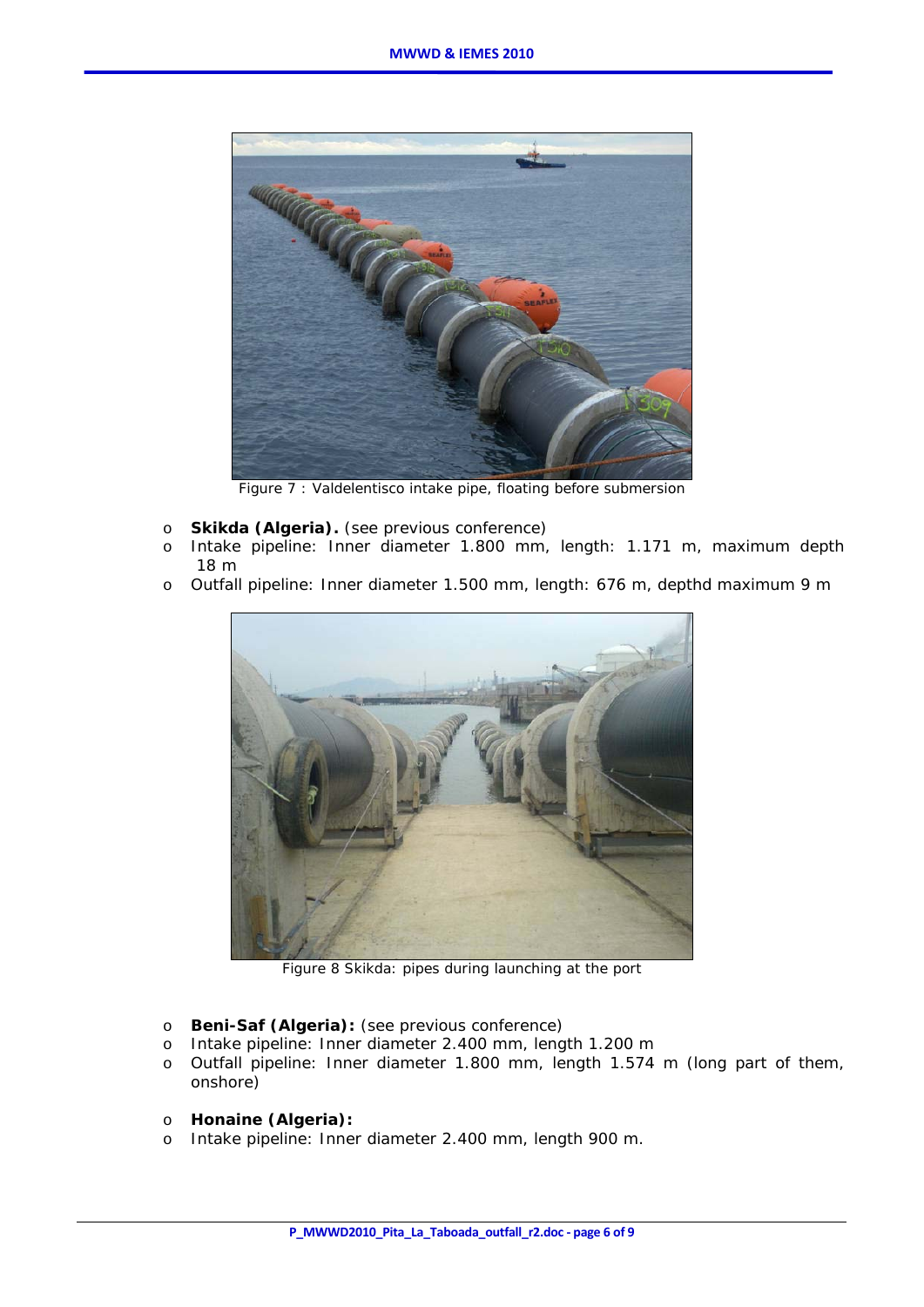- o Outfall pipeline: Inner diameter 1.500 mm, length 460 m.
- o **Mostaganem (Algeria).**
- o Two Intake pipelines: Inner diameter, DN 1.800; length: 2.435 and 2.535 m. Depth: 16 y 16,5 m
- o Outfall: Inner diameter 1.800 mm; length 1540 m; depth 9,5 m



*Figure 9 Mostaganem: pipes floating in a trench excavated at the beach, before transport and sinking* 

- o **Cap Djinet (Algeria).**
- o Intake pipeline: Inner diameter 1800 mm, length 1.779 m
- o Outfall pipeline: Inner diameter 1.200 mm, length 1.170 m



*Figure 10 Cap Djinet: intake tower.* 

- Water intake for desalination plant of Aguilas (Spain).
	- o Intake pipeline: Inner diameter, 2.200 mm; length, 509 m; depth 17,6 m.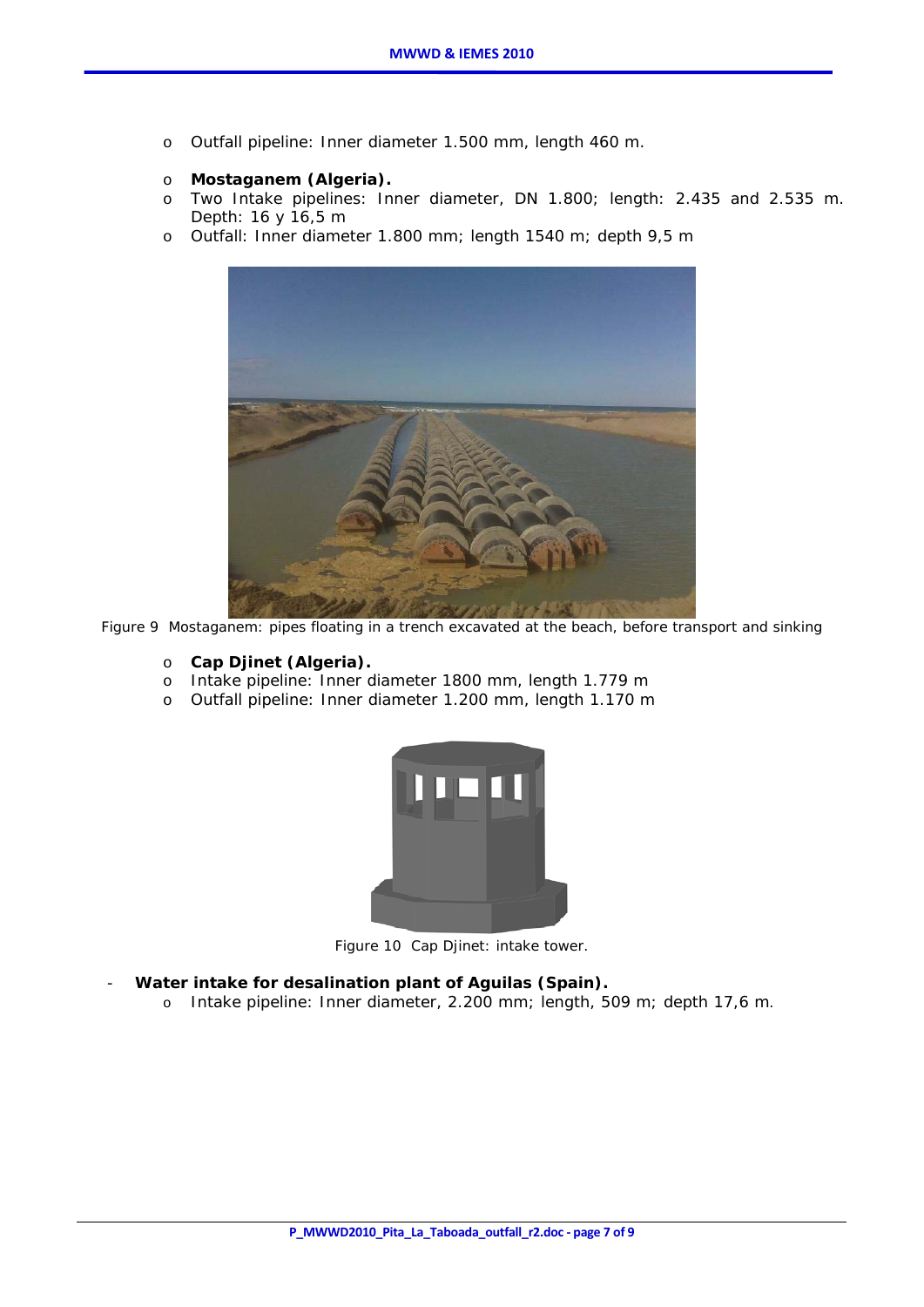

*Figure 11 Aguilas: the pipe, during launching at the shore.* 

#### **Lessons we learnt**

 $\overline{a}$ 

The main lessons we have learnt during the design and execution of these projects, are:

- PE pipes are the best solution for marine pipes. When large diameters are needed, helicoidally welded pipes (conveniently designed) are the only possibility we have with that material.
- Installation of the pipe on the seabed should be deeply studied by engineers with large experience in both calculation and marine construction aspects.
- As installation is very often the worst situation for the pipe along its whole life, it should be optimized in order to reduce what is imposed to the pipe characteristics (wall thickness, inertia, etc).
- The best method for installation of PE pipelines of medium or small diameters (<1500 mm) to the sea floor (depths up to 30 m), is the method of "controlled sinking by progressive flooding" of the pipeline.
- Nevertheless, when diameters or depths are larger, the use of floaters for installation is highly recommended.
- Ramps on land should be carefully studied for large diameters, as angles on them can impose too high stresses on the pipe and huge forces on the ramp.
- Marine works are highly dependant on sea conditions. Weather forecasts should be precise and they should be available well in advance.
- A generous fleet is need during sinking. Though its daily cost can be high, as these operations are short, it worths its price.
- Placing the pipe in a trench is the best protection we can give to it. We recommend designing a deep trench, in order to get a big cover over the pipe. In this case, it is enough to fill the trench with the same material which was dredged. If not, concreting the trench or filling it with coarse material is a good protection against sea and accidental actions.

<sup>1</sup> Eloy Pita, Civil Engineer and General Manager, *epita@increa.eu* - Increa, calle Buganvilla 6, p1, 1°A. Madrid 28036-Spain www.increa.eu